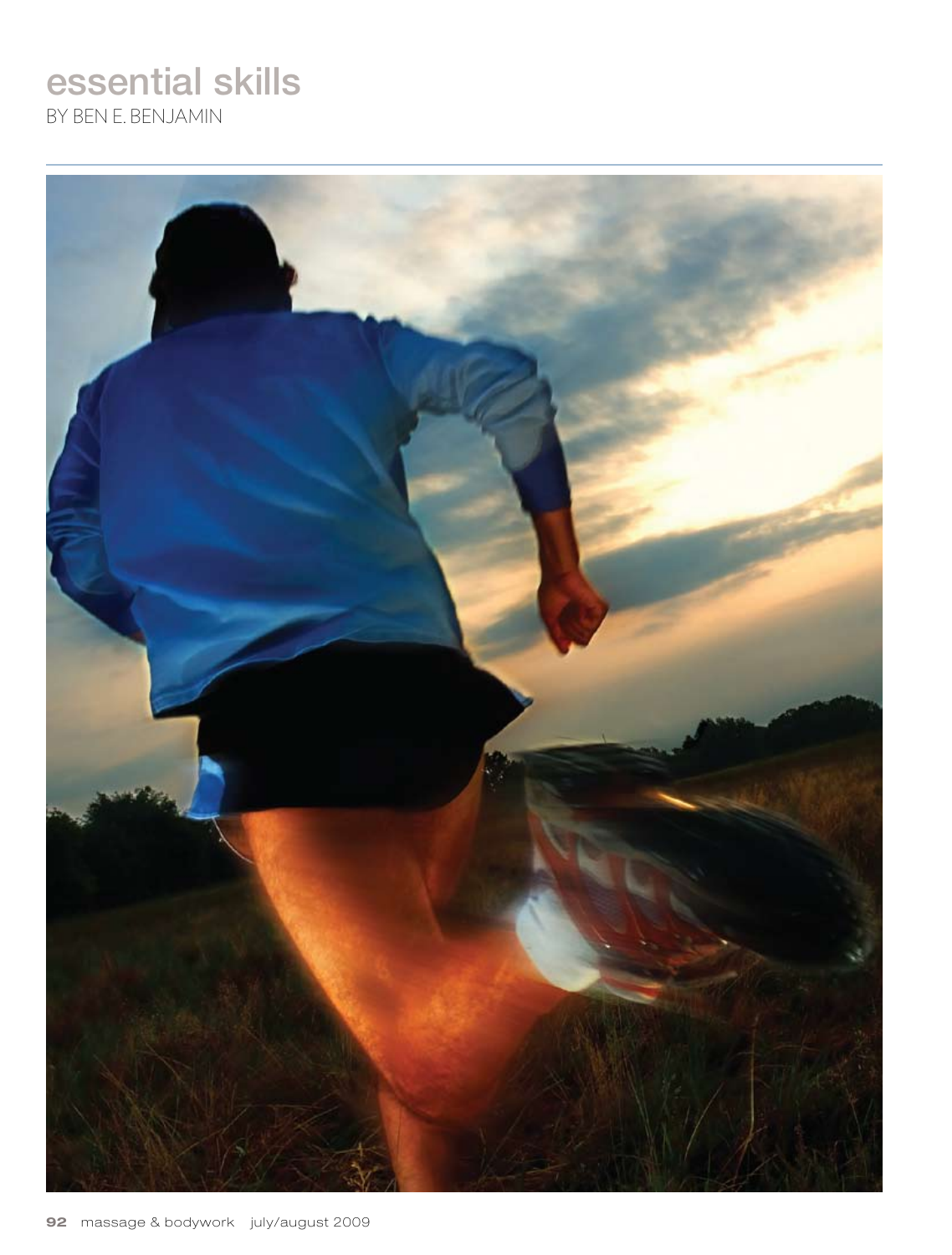# Posterior Tibialis Injuries

If many of your clients are serious athletes, you've probably seen quite a few posterior tibialis strains. The posterior tibialis muscle originates at the medial aspect of the posterior borders of the tibia and fibula (Image 1). Some fibers attach to the interosseous membrane, a structure that attaches those two bones. The tendon travels down posteriorly to the medial ankle and inserts on the navicular, two of the cuniforms, the cuboid, and several of the metatarsal bones.

This muscle-tendon unit serves a number of important functions. In addition to inverting the foot, it assists in plantar flexion and plays a key role in supporting the medial arch. Also, together with the peroneous muscles in the lateral lower leg and foot, it helps to provide stability when walking on uneven surfaces; these two structures are often referred to as the "stirrup muscles."



Putz/Pabst: Sobotta, Atlas der Anatomie des Menschen, 21st ed. 2000 © Elsevier GmbH, Urban & Fischer München

Posterior tibialis injuries can cause two distinctly different sets of symptoms, depending on which portion of the structure is affected. When the muscle is strained, the client feels pain high up at the medial aspect of the tibia. This is commonly referred to as posterior shin splints. When the tendon is strained, the client feels pain just superior to (above) or posterior to (behind) the medial ankle or on the medial foot itself, several inches anterior to the ankle. Although the pain tends to be most intense posterior and superior to the medial malleolus, it can occur at any point along the tendon.

## **How and Why These Injuries Occur**

This type of injury usually develops slowly as a result of fatigue in running and jumping sports. At first, it feels like a mild irritation somewhere behind the medial part of the ankle or the medial low leg. As the demands of exercise activity increase, it gets progressively worse until, in some cases, it becomes difficult to walk without pain. Predisposing factors include a failure to warm up properly and excessive pronation of the foot. In the latter case, the muscle-tendon unit must constantly strain to compensate for the extreme pronation. Eventually, this becomes too much and the fibers of the tendon begin to strain and then tear.

In severe cases where a bad fall or other trauma occurs suddenly, the medial ankle can become quite swollen and blow up like a balloon, making it difficult to assess the injury. (To my knowledge, the posterior tibialis tendon is the only tendon in the body that causes visible external swelling, similar to a sprained ankle.) Such severe, sudden injuries are common in sports like soccer, where two players often hit the ball simultaneously, and forcefully, with the medial ankle.

#### **Injury Verification**

People with this injury usually feel pain while walking, running, or rising onto the ball of the foot. But most painful is inward movement (inversion) of the foot against resistance.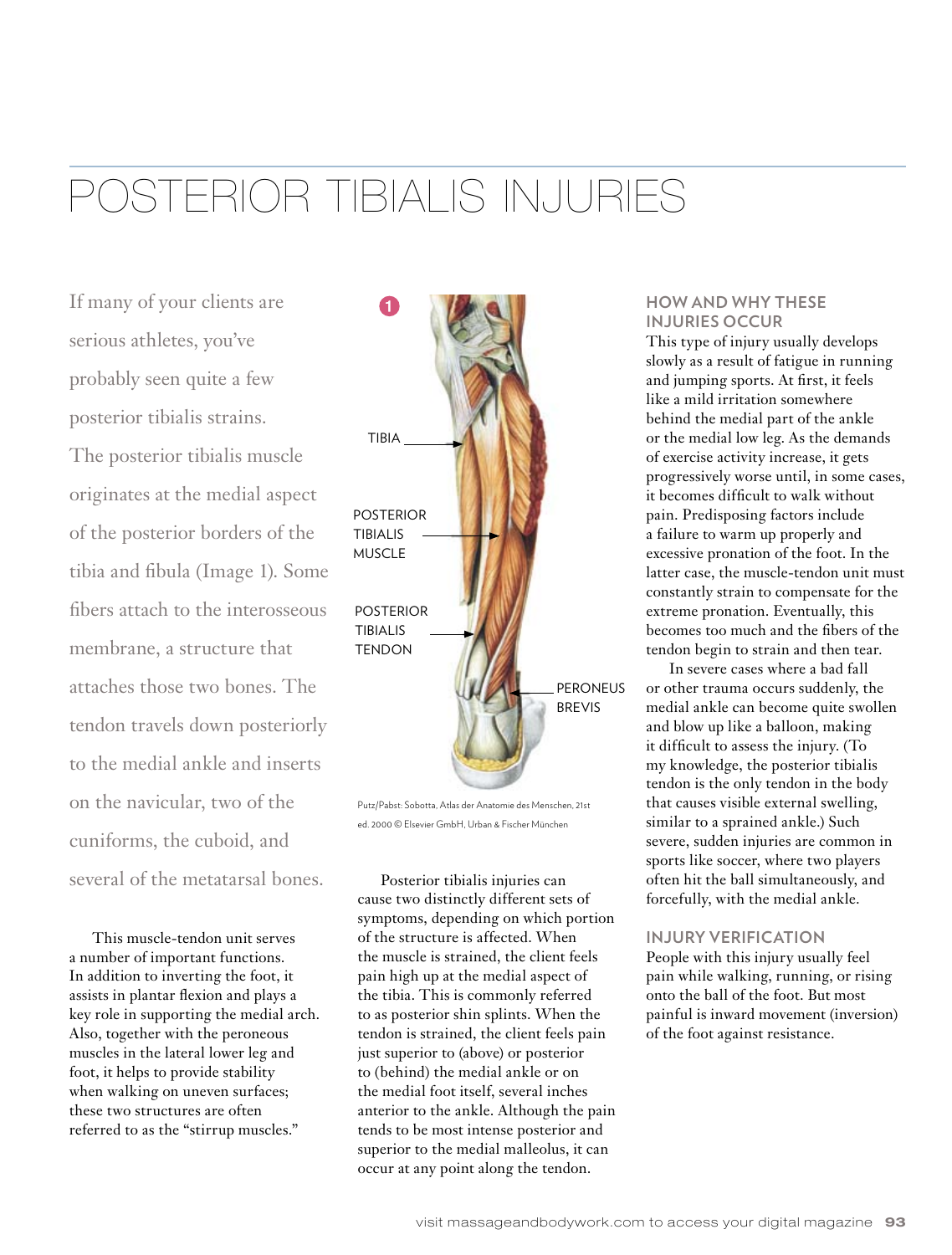

Photos by Melinda Bruno.

Be sure to educate your clients so that as their healing progresses, they take steps to prevent the injury from recurring.

### Resisted Inversion of the Foot With the client lying supine, sit in a chair facing the bottom of the client's foot. If the left foot is injured, place your right hand under the heel and grasp it for support. Then, place your left hand on the inner arch just proximal to the great toe. (If the right foot is injured, reverse those hand positions.) Now ask the client to forcefully push medially as you resist with equal force (Image 2). It's OK for the foot to be slightly flexed or extended. If the tibialis posterior muscle or tendon is strained, this movement should cause some pain or discomfort. However, if it generally takes a few miles of running for the person to feel sore, you probably will not get a positive reading. In this case, it's best to have the person go out and run until he or she begins to feel some discomfort, and then repeat the test at that moment.

#### PAI PATION

From the same testing position described above, ask the client to resist slightly so that the tendon is under some tension and protrudes a little. Then, palpate all along the tendon with a few firm transverse friction strokes to see whether it is tender. Check the other foot to see if there is any difference. If there is tenderness on both left and right sides, the test is inconclusive. (Some people just have sensitive tendons.) If palpating one side causes no discomfort, but palpating the other side reproduces the client's pain, you can be pretty sure that the posterior tibialis tendon is injured. Remember that there is no referred pain in the foot, so the area that hurts tells you the location of the injury.

#### **Treatment Choices** SFI F-TREATMENT

First, it's important to have the client stop doing things that cause pain. If the person can run, dance, play tennis, or do another sort of exercise for a certain amount of time without pain, it is good for the healing process that he or she continues that activity—so long as the client does not go overboard. However, any exercise that causes pain (either during or immediately after the activity) should be discontinued. Keep in mind that when tendons are warmed up, pain is often masked, so clients should take it slowly at first.

If the strain is not too severe, rest combined with the rehabilitation exercises described below may be sufficient for recovery. Be sure to educate your clients so that as their healing progresses, they take steps to prevent the injury from recurring. This means not returning to full activity too soon, warming up thoroughly before vigorous sports, and, if necessary, correcting poor foot alignment through exercises or orthotic devices.

Some clients ask the therapist to teach them how to perform friction therapy on themselves. I do not recommend this. Clients tend to either work too hard and hurt themselves or work too lightly, so the treatment fails.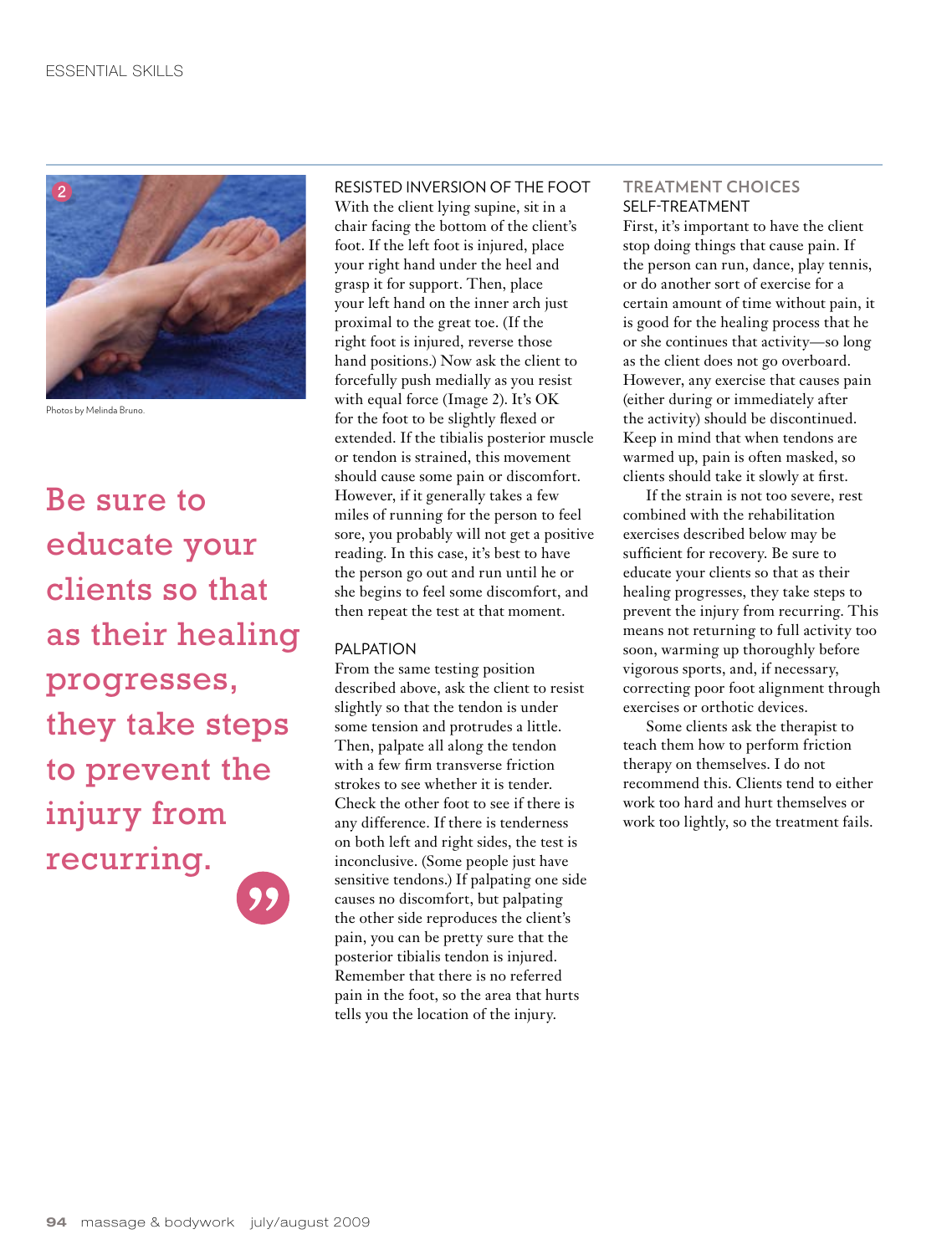#### Friction Therapy and Massage

Before beginning treatment, you must first locate the precise area of injury. Often, the client will be able to point right to the injured area, because there is little to no referred pain in the lower leg or foot. When the muscle is strained, the person will experience pain at the medial and posterior segments of the lower leg. If you suspect a tendon injury but the person has difficulty pinpointing the exact location, use the palpation test described above. Often this injury occurs posterior to the medial malleolus, but it can affect any segment of the tendon.

If the muscle is injured, no friction therapy is required. Simply perform deep massage on the calf and give the client the exercises described below. If the tendon is injured, combine the massage and exercises with the following friction protocol.

Location and Friction of the Posterior Tibialis Tendon Sit or stand at the client's feet. Hold the foot at the medial arch, place the leg in lateral rotation, and position your fingers at the site of the injury (usually just above the medial malleolus). Place your thumb on the lateral side of the lower leg to stabilize your hand, and then use your middle and index fingers to apply a squeezing force. Friction in one direction only, moving your whole arm and wrist (not just your fingers) and using your thumb as a fulcrum (Image 3). Before you begin the friction treatment, have the client move the foot medially for a moment, as he or she did in the test, to confirm that you're in the right spot. If the person complains of a sharp, twinging type of pain while you're working, that means you're hitting a nerve that passes posterior to the medial ankle; try doing the stroke in the opposite direction. If you can't figure out how to prevent this from happening, discontinue the friction treatment or get someone more skilled at this kind of work to help you.

This friction technique breaks up adhesive scar tissue and stimulates the healing process, while preventing unwanted scar tissue from re-forming. Since scar tissue begins to form within minutes of an injury, prophylactic treatment can theoretically begin the same day the injury occurs. However, I generally recommend waiting at least four or five days, unless the therapist is very experienced and knowledgeable in treating these types of injuries. In the first few days, all that is needed to prevent adhesions are two or three well-placed friction strokes; frictioning too harshly or for too long can interfere with the normal healing process. In most cases, you won't see a person for at least several weeks after an injury has occurred, so this is not usually a concern.

Include 10–12 minutes of friction therapy in each treatment session. I suggest doing 5–6 minutes of friction, taking a brief break, and then repeating the procedure. Go gently at first, only increasing your pressure slightly if discomfort is minimal. Following the friction therapy, massage the entire leg and foot—as well as the other leg, which has probably been overworked. The client should receive treatment twice a week for 4–6 weeks if the injury is mild, and 8–12 weeks if the injury is severe.

As the injury heals, reduce the visits to once a week, then twice a month. When the client no longer experiences pain during daily activities, the tendon is not overly sensitive to the touch, and the injury verification test is negative, treatment can be discontinued. For most posterior tibialis tendon injuries, this combination of deep massage and friction therapy—supplemented by the exercises given below—is successful in bringing about a full recovery.



#### **ORTHOTICS**

For any client who has excessively pronated feet, orthotic devices are a crucial component of treatment. Advise the person to see a sports podiatrist and inquire about orthotics to protect the posterior tibialis muscle and tendon from further strain.

#### **EXERCISES**

The first exercise described here strengthens the posterior tibialis, the second one works on balancing the use of the posterior tibialis and peroneus muscles, and the third one builds strength throughout the calf muscles. These should be started in the second week of treatment and only done if they do not cause pain. Typically, they're done once per day, but you might have enthusiastic clients increase to twice per day after a week or so.